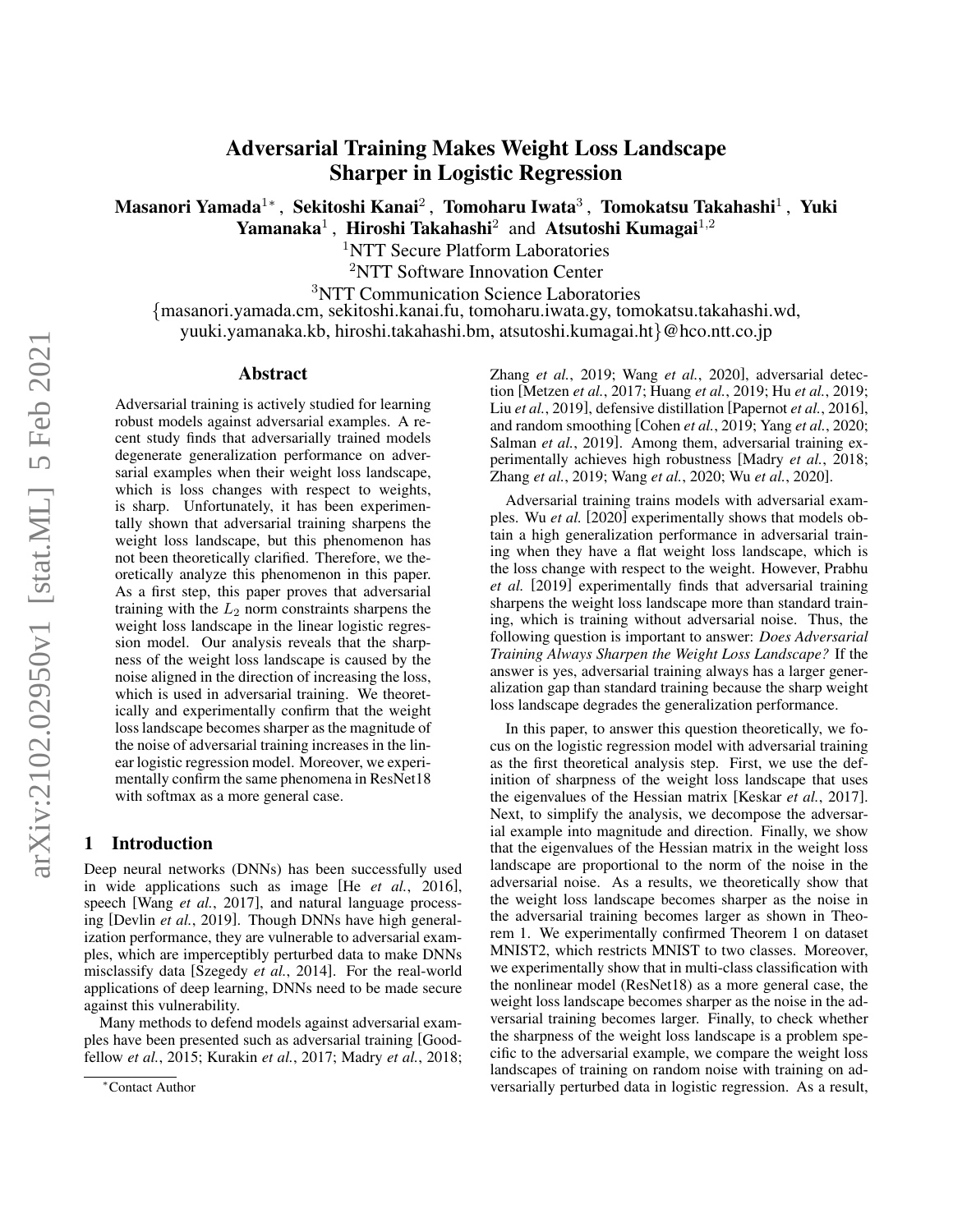we confirmed theoretically and experimentally that the adversarial noise much sharpens the weight loss landscape more than the random noise. This is caused by noise always being added to adversarial examples in the direction that makes the loss worse. We conclude that the sharpness of the weight loss landscape needs to be reduced for reducing the generalization gap in adversarial training because the weight loss landscape becomes sharp in adversarial training, and the generalization gap becomes large.

Our contributions are as follows:

- We show theoretically and experimentally that in logistic regression with the constrained  $L_2$  norm, the weight loss landscape becomes sharper as the norm of the adversarial training noise increases.
- We show theoretically and experimentally that adversarial noise in the data space sharpens the weight loss landscape in logistic regression much more than random noise (random noise does not sharpen it extremely).
- We experimentally show that the larger norm of the noise of adversarial training makes the loss landscape sharper in the nonlinear model (ResNet18) with softmax. As a results, the generalization gap becomes larger as the norm of adversarial noise becomes large.

# 2 Preliminary

# 2.1 Logistic Regression

We consider a binary classification task with  $x$  $(x_1, \ldots, x_d) \in \mathbb{R}^d$  and  $y \in \{-1, 1\}$ . A data point is represented as  $x^n$ , where n is the data index and its true label is  $y^n$ . A loss function of logistic regression is defined as

$$
L(\boldsymbol{x}, y, \boldsymbol{w}) = \frac{1}{N} \sum_{n} \ell(\boldsymbol{x}^{n}, y^{n}, \boldsymbol{w}),
$$

$$
\ell(\boldsymbol{x}^{n}, y^{n}, \boldsymbol{w}) \equiv \log(1 + \exp(-y^{n} \boldsymbol{w} \cdot \boldsymbol{x}^{n})), \qquad (1)
$$

where N is the total number of data and  $w \equiv (w_1, \ldots, w_d) \in$  $\mathbb{R}^d$  is the training parameter of the model.

#### 2.2 Adversarial Example

Adversarial example  $(x')^n = x^n + \eta^n$  is defined as

$$
\boldsymbol{\eta}^{n} = \underset{\boldsymbol{\eta}^{n} \in \mathbb{B}_{p}(\boldsymbol{x}^{n},\varepsilon)}{\operatorname{argmax}} \ell(\boldsymbol{x}^{n} + \boldsymbol{\eta}^{n}, y^{n}, \boldsymbol{w}), \qquad (2)
$$

where  $\mathbb{B}_{\mathrm{p}}(x^n, \varepsilon)$  is the region around  $x^n$  where the  $L_{\mathrm{p}}$  norm is less than ε. Projected gradient decent (PGD) [\[Madry](#page-7-4) *et al.*, [2018\]](#page-7-4), which is a powerful adversarial attack, uses multi-step search as

$$
\boldsymbol{x}^{n} \leftarrow \Pi_{\varepsilon} \left( \boldsymbol{x}^{n} + \lambda \text{sign} \left( \frac{\partial}{\partial \boldsymbol{x}^{n}} \ell(\boldsymbol{x}^{n}, y^{n}, \boldsymbol{w}) \right) \right), \quad (3)
$$

where  $\lambda$  is step size and  $\Pi_{\varepsilon}$  is projection to constrained space. Recently, since PGD can be prevented by gradient obfuscation, auto attack [\[Croce and Hein, 2020\]](#page-7-12), which tries various attacks, is used to more reliably evaluate robustness.

# 2.3 Adversarial Training

A promising way to defend the model against adversarial examples is adversarial training [\[Goodfellow](#page-7-2) *et al.*, 2015; [Kurakin](#page-7-3) *et al.*, 2017; Madry *et al.*[, 2018\]](#page-7-4). Adversarial training learns the model with adversarial examples as

$$
\min_{\boldsymbol{w}} \frac{1}{N} \sum_{n} \max_{\boldsymbol{\eta}^n \in \mathbb{B}_p(\boldsymbol{x}^n, \varepsilon)} \ell(\boldsymbol{x}^n + \boldsymbol{\eta}^n, y^n, \boldsymbol{w}). \tag{4}
$$

Since the adversarial training uses the information of the adversarial example, the adversarial training can improve the robustness of the model against the adversarial attack used for learning. In this paper, we describe models trained in standard training and adversarial training as clean and robust models, respectively.

#### <span id="page-1-1"></span>2.4 Visualizing Loss Landscape

Li *[et al.](#page-7-13)* [\[2018\]](#page-7-13) presented a filter normalization for visualizing the weight loss landscape. The filter normalization works for not only standard training but also for adversarial training [Wu *et al.*[, 2020\]](#page-8-6). The filter normalization with adversarial training visualizes the change of loss by adding noise to the weight as

$$
g\left(\alpha\right) = \max_{\boldsymbol{\eta}^n \in \mathbb{B}_p\left(\boldsymbol{x}^n, \varepsilon\right)} \frac{1}{N} \sum_{n} \ell\left(\boldsymbol{x}^n + \boldsymbol{\eta}^n, \boldsymbol{y}^n, \boldsymbol{w} + \alpha \boldsymbol{h}\right), \tag{5}
$$

where  $\alpha$  is the magnitude of noise and  $h \in \mathbb{R}^d$  is the direction of noise. The  $h$  is sampled from a Gaussian distribution and filter-wise normalized by

$$
\boldsymbol{h}^{(l,m)} \leftarrow \frac{\boldsymbol{h}^{(l,m)}}{\left\|\boldsymbol{h}^{(l,m)}\right\|_{\mathrm{F}}} \left\|\boldsymbol{w}^{(l,m)}\right\|_{\mathrm{F}},\tag{6}
$$

<span id="page-1-0"></span>where  $h^{(l,m)}$  is the m-th filter at the *l*-th layer of  $h$  and  $\left\| \cdot \right\|_{\text{F}}$ is the Frobenius norm. We note that the Frobenius norm is equal to the  $L_2$  norm in logistic regression because  $w$  can be regarded as  $w \in \mathbb{R}^{1 \times d}$ . This normalization is used to remove the *scaling freedom* of weights for avoiding the fake loss landscape [Li *et al.*[, 2018\]](#page-7-13). For instance, [Dinh](#page-7-14) *et al.* [\[2017\]](#page-7-14) exploit this scaling freedom of weights to build pairs of equivalent networks that have different apparent sharpnesses. The filter normalization absorbs the scaling freedom of the weights and enables the loss landscape to be visualized. The sharpness of the weight loss landscape strongly correlates with the generalization gap when this normalization is used [Li *[et al.](#page-7-13)*, [2018\]](#page-7-13). Moreover, the sharpness of the weight loss landscape on adversarial training strongly correlates with a robust generalization gap when this normalization is used [Wu *[et al.](#page-8-6)*, [2020\]](#page-8-6).

### 3 Theoretical Analysis

Since the robust model is trained by adding adversarial noise, the data loss landscape becomes flat. On the other hand, [Wu](#page-8-6) *[et al.](#page-8-6)* [\[2020\]](#page-8-6) experimentally confirmed that the weight loss landscape becomes sharp and the generalization gap becomes large in adversarial training. In this section, we theoretically show that the weight loss landscape becomes sharp in adversarial training.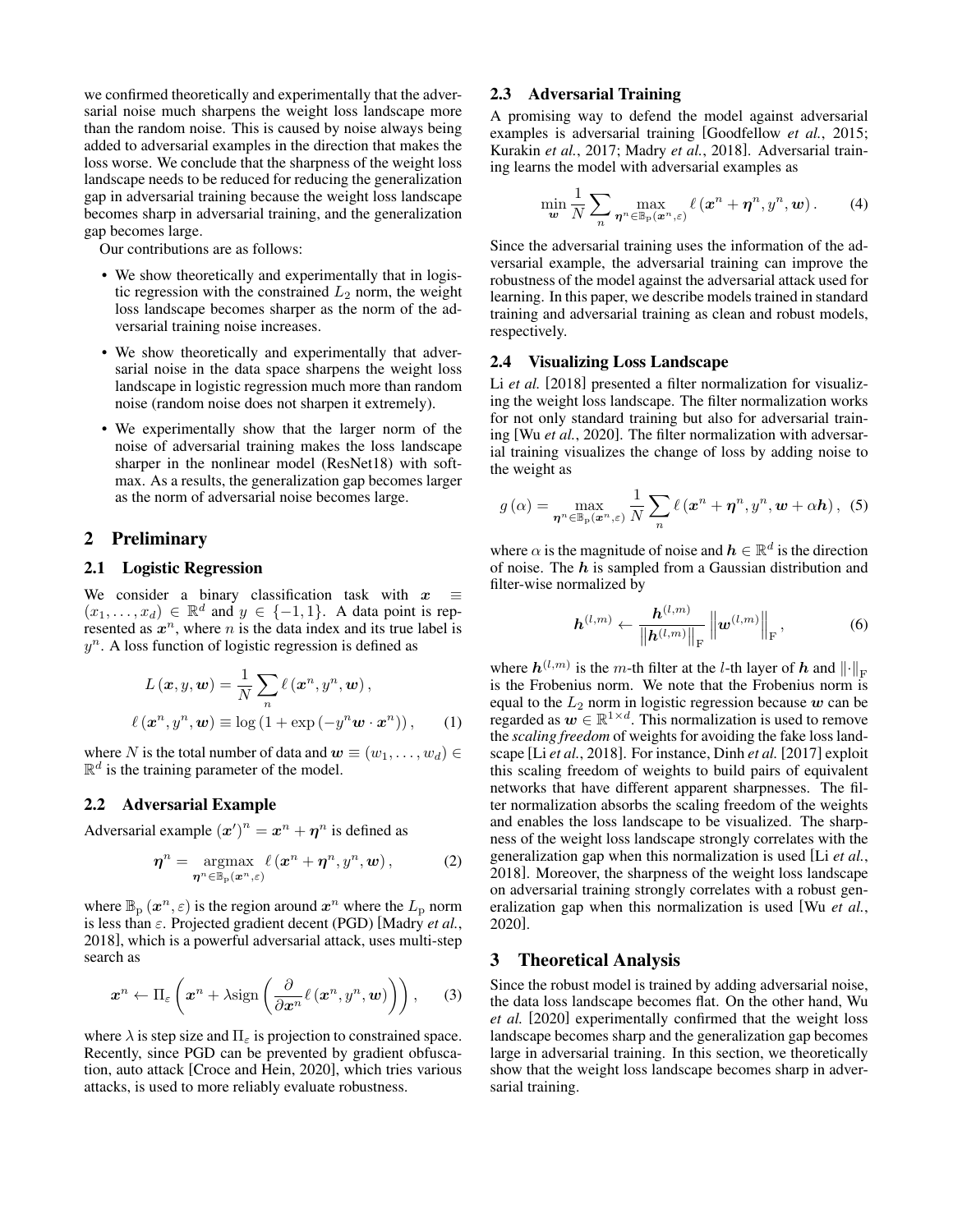### 3.1 Definition of Weight Loss Landscape Sharpness

Several weight loss landscape sharpness/flatness definitions have been presented in the study of generalization performance and loss landscape sharpness in deep learning [\[Hochreiter and Schmidhuber, 1997;](#page-7-15) [Keskar](#page-7-11) *et al.*, 2017; [Chaudhari](#page-7-16) *et al.*, 2017]. In this paper, we use the simple definition, which defines flatness as the eigenvalues of the Hessian matrix. This definition is presented in [\[Keskar](#page-7-11) *et al.*, [2017\]](#page-7-11) and also used in [Li *et al.*[, 2018\]](#page-7-13). For clarifying the relationship between the weight loss landscape and the generalization gap, we use filter normalization with weights. In other words, the definition of weight loss landscape sharpness is the eigenvalue of  $\frac{\partial^2 L}{\partial w_i \partial w_j}$  with the normalized weights. The larger the eigenvalue becomes, the sharper the weight loss landscape becomes.

#### 3.2 Main Results

This section presents Theorem [1,](#page-2-0) which provides the relation between weight loss landscape and the norm of adversarial noise.

<span id="page-2-0"></span>Theorem 1 *When the loss of the linear logistic regression model converges to the minimum for each data point*  $\left(\frac{\partial}{\partial w_i} l\left(\boldsymbol{x}^n + \boldsymbol{\eta}, y^n, \boldsymbol{w}\right)\right) = 0$ ), the weight loss landscape be*come sharper for robust models trained with a large norm of adversarial noise that is the constrained in the*  $L_2$  *norm.* 

Let us prove Theorem [1.](#page-2-0) For the simple but special case of logistic regression, Eq. [\(1\)](#page-1-0) can be written with adversarial noise  $\eta_i^n$  and angle  $\theta^n$  as

$$
L_{\eta} = \frac{1}{N} \sum_{n} \log(1 + \exp(-y^n \boldsymbol{w} \cdot (\boldsymbol{x}^n + \boldsymbol{\eta}^n)))
$$
  
= 
$$
\frac{1}{N} \sum_{n} \log(1 + \exp(-y^n \boldsymbol{w} \cdot \boldsymbol{x}^n + y^n ||\boldsymbol{w}|| ||\boldsymbol{\eta}^n|| \cos \theta^n)),
$$
 (7)

where  $\|\boldsymbol{w}\|$  and  $\|\boldsymbol{\eta}^n\|$  is the  $L_2$  norm due to the inner product. Since an adversarial example must increase the loss, Lemma [1](#page-2-1) shows  $y^n \cos \theta^n = 1$ .

<span id="page-2-1"></span>**Lemma 1**  $L_n$  *is a monotonically increasing function of*  $\cos\theta^n$  when  $y^n = 1$ , while  $L_\eta$  is a monotonically decreas- $\int$ *ing function when*  $y^n = -1$ *.* 

All the proofs of lemmas are provided in the supplementary material.

The gradient of loss with respect to weight  $\frac{\partial L_{\eta}}{\partial \omega_i}$  is

$$
\frac{1}{N}\sum_{n}\frac{\left(-y^{n}x_{i}^{n}+\frac{w_{i}}{\|\mathbf{w}\|}\|\boldsymbol{\eta}^{n}\|\right)\exp(-y^{n}\mathbf{w}\cdot\mathbf{x}^{n}+\|\mathbf{w}\|\|\boldsymbol{\eta}^{n}\|)}{(1+\exp(y^{n}\mathbf{w}\cdot\mathbf{x}^{n}-\|\mathbf{w}\|\|\boldsymbol{\eta}^{n}\|))}.
$$
 (8)

An optimal weight  $w^*$  of  $L_\eta$  for each point satisfies  $\frac{w_i^*}{\|w^*\|} =$  $y^n x_i^n$ . Next, we consider the Hessian matrix of loss on an optimal weight. The  $(i, j)$ -th element of the Hessian matrix is obtained as

$$
\frac{\partial^2 L_\eta}{\partial \omega_i \partial \omega_j}\bigg|_{\bm{w}=\bm{w}^*} = \frac{1}{2N} \sum_n \frac{\|\bm{\eta}^n\|}{\|\bm{w}^*\|} \left(\delta_{ij} - \frac{w_i^* w_j^*}{\|\bm{w}^*\|^2}\right). \quad (9)
$$

See the supplementary material for derivation. We consider the eigenvalues of the Hessian matrix. This matrix has a trivial eigenvector as

$$
\sum_{j} \left( \delta_{ij} - \frac{w_i^* w_j^*}{\left\| \boldsymbol{w}^* \right\|^2} \right) v_j = v_i, \tag{10}
$$

$$
\sum_{j} \left( \delta_{ij} - \frac{w_i^* w_j^*}{\left\| \boldsymbol{w}^* \right\|^2} \right) w_j = 0, \tag{11}
$$

where  $v_j$  is the element of v which is an arbitrary vector orthogonal to  $w^*$ . This matrix has eigenvalues 1 and 0. Since  $\left(\delta_{ij} - \frac{w_i^* w_j^*}{\|w^*\|^2}\right) \in \mathbb{R}^{d \times d}$  is positive-semidefinite,  $\frac{1}{2N}\sum_n \frac{\|\boldsymbol{\eta}^{\vec{n}}\|}{\|\boldsymbol{w}^*\|}$  $\frac{\Vert \eta \Vert}{\Vert w^* \Vert}$  determines the sharpness of the weight loss landscape. Let  $\|\eta_a\| \ge \|\eta_b\|$  be an adversarial example for perturbation strength  $\varepsilon_a \geq \varepsilon_b$ . The optimal weights in adversarial training with  $\|\eta_a\|$  and  $\|\eta_b\|$  are  $w^*_a$  and  $w^*_b$ . The relation between the eigenvalues is as in

<span id="page-2-2"></span>
$$
\frac{1}{2N} \sum_{n} \frac{\|\pmb{\eta}_a\|}{\|\pmb{w}_a^*\|} \ge \frac{1}{2N} \sum_{n} \frac{\|\pmb{\eta}_b\|}{\|\pmb{w}_b^*\|},
$$
(12)

since the filter normalization makes the scale of the weights the same  $\|\boldsymbol{w}_a^*\| \approx \|\boldsymbol{w}_b^*\|$  (In particularly in the case of logistic regression, this is natural because  $\Vert w \Vert_F = \Vert w \Vert$ . Therefore, Theorem [1](#page-2-0) is proved from Eq. [\(12\)](#page-2-2). Moreover, since the eigenvalues are never negative, the results of adversarial training are always convex, which is a natural result.

Random Noise To clarify whether noise in data space sharpens the weight loss landscape is a phenomenon unique to adversarial training, we consider the weight loss landscape which trained on random noise. Let us assume a uniform distribution noise. We have the following theorem:

<span id="page-2-5"></span><span id="page-2-3"></span>Theorem 2 *The logistic regression model trained with a uniform distribution noise, which is the constrained*  $L_{\infty}$  *norm*  $\varepsilon$ *as*  $\eta_i \sim U(-\varepsilon, \varepsilon)$ *. The eigenvalues of the Hessian matrix of this model converge to* 0 *as the loss converges to minimum for each data point*  $\left(\frac{\partial}{\partial w_i}l\left(\boldsymbol{x}^n + \boldsymbol{\eta}, y^n, \boldsymbol{w}\right)\right) = 0$ *). Furthermore, when the loss deviates slightly from the minimum, the Hessian matrix's eigenvalues become larger along with the norm of the random noise.*

This theorem shows that the weight loss landscape of the model trained with random noise is not as sharp as the weight loss landscape of the adversarial training model.

Let us prove the Theorem [2.](#page-2-3) The derivative of the loss with arbitrary noise is

<span id="page-2-4"></span>
$$
\frac{\partial L_{\eta}}{\partial w_i} = -\frac{1}{N} \sum_{n} \frac{-y^n (g^n - 1) x_i^n}{g^n},\tag{13}
$$

where  $g^n \equiv 1 + \exp(-y^n w \cdot (x^n + \eta^n))$ . The  $(i, j)$ -th element of the Hessian matrix is obtained as

$$
\frac{\partial^2 L_\eta}{\partial w_i \partial w_j} = \frac{1}{N} \sum_n \frac{\left(g^n - 1\right)}{\left(g^n\right)^2} \left(x_i^n + \eta_i^n\right) \left(x_j^n + \eta_j^n\right). \tag{14}
$$

<span id="page-2-6"></span>We used  $(y^n)^2 = 1$ . Since the derivative of  $\ell$  is zero on the optimal weight, the numerator of Eq. [\(13\)](#page-2-4) becomes zero as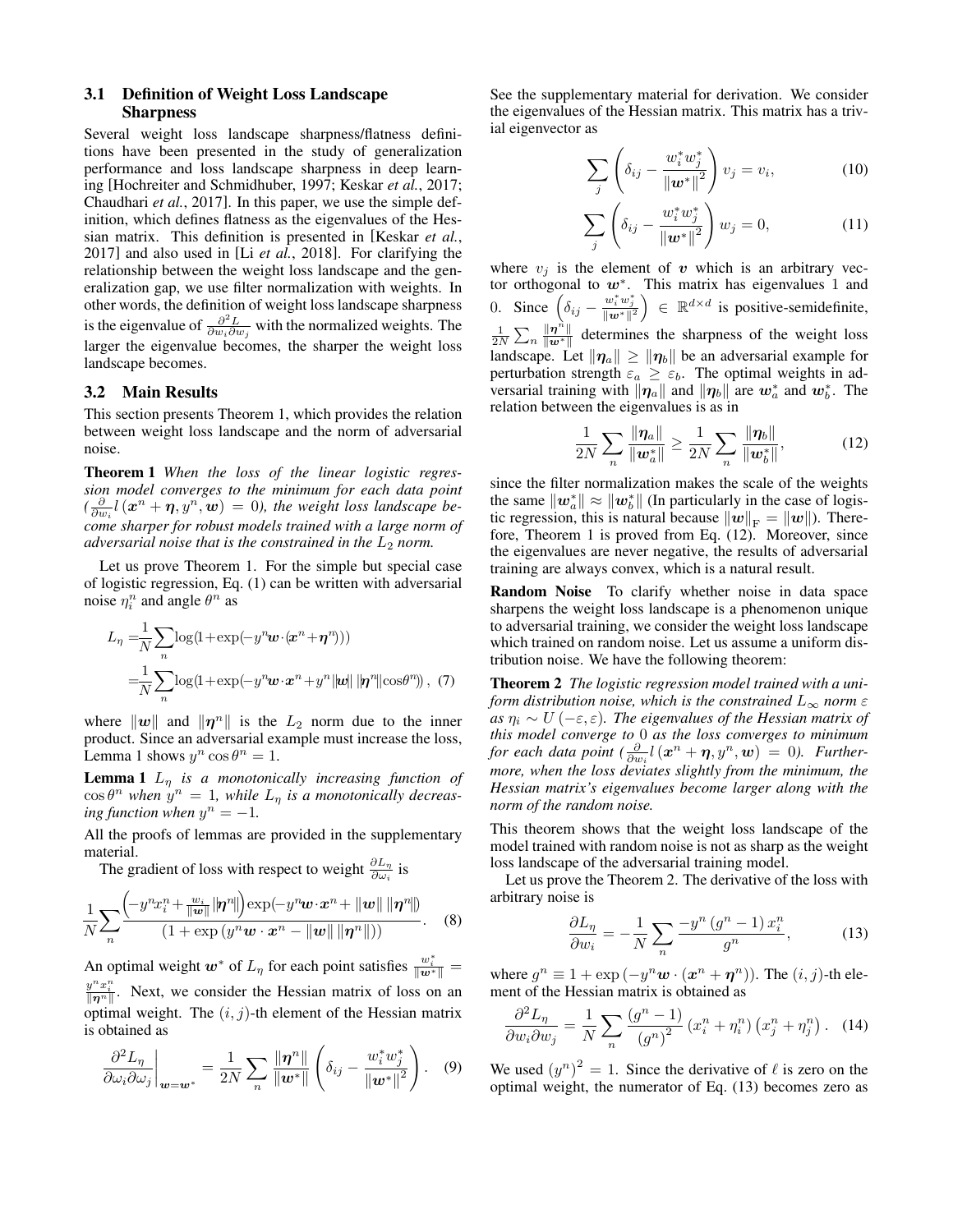$\kappa^n \equiv g^n - 1 \to 0$ . Thus, the eigenvalue of the Hessian matrix becomes 0 on  $g^n = 1$ . In other words, the weight loss landscape of the model trained with random noise converges closer to flat as the loss converges to the minimum. Let us consider the case where  $\kappa^n$  is sufficiently small but takes a finite value independent of  $\eta$ . Since we assume the uniform distribution noise, x and  $\eta$  uncorrelated and the mean of  $\eta$  is zero  $\lim_{N\to\infty}\frac{1}{N}\sum_{n}\eta_{i}^{n}x_{j}^{n}=0$ , and the variance of the noise is  $\lim_{N\to\infty}\frac{1}{N}\sum_n \eta_i^n\eta_j^n=\frac{\varepsilon^2}{3}$  $\frac{\varepsilon^2}{3} \delta_{ij}$ . Thus,  $\lim_{\kappa^n \to 0} \frac{\partial^2 L_\eta}{\partial w_i \partial w_j}$  $\frac{\partial}{\partial w_i \partial w_j}$  in the large  $N$  can be written as

$$
\frac{1}{N} \sum_{n} \left( x_i^n x_j^n + \frac{\varepsilon^2}{3} \delta_{ij} \right) \lim_{\kappa^n \to 0} \frac{\kappa^n}{\left(\kappa^n + 1\right)^2} = 0. \tag{15}
$$

Thus, when  $\kappa^n$  is sufficiently small but takes a finite value independent of  $\eta$ , the weight loss landscape becomes sharp along with the norm of random noise. We note that since  $\delta_{ij}$ is an element of the unit matrix, it increases the eigenvalue of the Hessian matrix. Considering Theorem [1](#page-2-0) and Theorem [2,](#page-2-3) the adversarial noise sharpens the weight loss landscape much more than the weight landscape on training with random noise. We have considered random noise constrained to the  $L_{\infty}$  norm, but this statement holds if the mean of the random noise is zero and the variance of the random noise increases as the random noise norm increases. For example, considering Gaussian noise  $\eta \sim N(0, \sigma I)$ , the same conclusion holds when the noise is  $L_2$  norm constrained.

# 4 Related Work

### 4.1 Weight Loss Landscape in Adversarial Training

[Prabhu](#page-8-7) *et al.* [\[2019\]](#page-8-7) and Wu *[et al.](#page-8-6)* [\[2020\]](#page-8-6) experimentally studied the weight loss landscape in adversarial training. [Wu](#page-8-6) *et [al.](#page-8-6)* [\[2020\]](#page-8-6) demonstrated that the model with a flatter weight loss landscape has a smaller generalization gap and presented the Adversarial Weight Perturbation (AWP), which consequently achieves a more robust accuracy [Wu *et al.*[, 2020\]](#page-8-6). [Prabhu](#page-8-7) *et al.* [\[2019\]](#page-8-7) reported that the robust model has a sharper loss landscape than the clean model. However, these studies did not theoretically analyze the weight loss landscape. Recently, Liu *[et al.](#page-7-17)* [\[2020\]](#page-7-17) theoretically analyzed the loss landscapes in the robust model. The main topic of [Liu *et al.*[, 2020\]](#page-7-17) is a discussion of Lipschitzian smoothness in adversarial training, and their supplementary material contains a theoretical analysis of the weight loss landscape in logistic regression. The difference between the analysis of [Liu *et al.*[, 2020\]](#page-7-17) and our analysis is that Liu *[et al.](#page-7-17)* [\[2020\]](#page-7-17) compared the weight loss landscape of different  $x$  positions in the single model  $(L(x, y, w))$  and  $L(x + \eta, y, w)$ , while we compare the weight loss landscape of the different models trained with different magnitudes of adversarial noise  $(L(\mathbf{x} + \eta_a, y, \mathbf{w}_a^*)$  and  $L(\mathbf{x} + \eta_b, y, \mathbf{w}_b^*)$ , where  $w_a^*$  and  $w_a^*$  mean each optimal weights). Also, [Liu](#page-7-17) *et [al.](#page-7-17)* [\[2020\]](#page-7-17) used an approximation of the loss function as  $L_{\eta} = \frac{1}{N} \sum_{n} y^{n} \log \left(1 + \exp\left(-y^{n} \boldsymbol{w} \cdot \boldsymbol{x}^{n} + \boldsymbol{\eta}^{n}\right)\right)$  to simplify the problem. In contrast, we do not use an approximation of the loss function as Eq. [\(7\)](#page-2-5). Liu *[et al.](#page-7-17)* [\[2020\]](#page-7-17) derived that since the logistic loss is a monotonically decreasing convex function, adding noise in the direction of increasing the loss must increase the gradient, which leads to a sharp weight loss landscape.

#### 4.2 Weight Loss Landscape in Standard Training

The relationship between weight loss landscape and generalization performance in deep learning has been theoretically and experimentally investigated [Foret *et al.*[, 2020;](#page-7-18) Jiang *et al.*[, 2020;](#page-7-19) [Keskar](#page-7-11) *et al.*, 2017; Dinh *et al.*[, 2017\]](#page-7-14). In a large experiment evaluating 40 complexity measures by [Jiang *et al.*[, 2020\]](#page-7-19), measures based on the weight loss landscape had the highest correlation with the generalization error, and the generalization performance becomes better as the weight loss landscape becomes flatter. For improving the generalization performance by flattening the weight loss landscape, several methods have been presented, such as operating on diffused loss landscape [\[Mobahi, 2016\]](#page-7-20), local entropy regularization [\[Chaudhari](#page-7-16) *et al.*, 2017], and optimizer Sharpness-Aware Minimization (SAM) [Foret *et al.*[, 2020\]](#page-7-18), which searches for a flat weight loss landscape. In particular, since a recently presented SAM [Foret *et al.*[, 2020\]](#page-7-18) is an improvement of the optimizer, it can be adapted to various methods and achieved a strong experimental result that updated the state-of-the-art for many datasets including CI-FAR10, CIFAR100, and ImageNet. Since the weight loss landscape becomes sharper, and the generalization gap becomes larger in adversarial training than in standard training, we believe that finding a flat solution is more important in adversarial training than in standard training.

### 5 Experiments

To verify the validity of Theorem [1,](#page-2-0) we visualize the sharpness of the weight loss landscape with various noise magnitudes in logistic regression in section [5.1.](#page-4-0) Next, to investigate whether the sharpness of the weight loss landscape is a problem peculiar to adversarial training, we compare the training on random noise with the training on adversarial noise in section [5.1.](#page-5-0) Finally, we visualize the weight loss landscape in a more general case (multi-class classification by softmax with deep learning) in section [5.2.](#page-5-1) We also show the relationship between the weight loss landscape and the generalization gap.

Experimental setup We provide details of the experimental conditions in the supplementary material. We used three datasets: MNIST2, CIFAR10 [\[Krizhevsky](#page-7-21) *et al.*, 2009], and SVHN [Netzer *et al.*[, 2011\]](#page-7-22). MNIST2 is explained the below subsection. We used PGD for adversarial training and robust generalization gap evaluation. For robustness evaluation, auto attack should be used. However, we did not use auto attack in our experiments since we are focusing on the generalization gap. For visualizing the weight loss landscape, we used filter normalization introduced in section [2.4.](#page-1-1) The hyper-parameter settings for PGD were based on [Madry *et al.*[, 2018\]](#page-7-4) in MNIST2 and CIFAR10. Since there were no experiments using SVHN in [\[Madry](#page-7-4) *et al.*[, 2018\]](#page-7-4), we used the hyper-parameter setting based on [Wu *et al.*[, 2020\]](#page-8-6) for SVHN. The  $L_2$  norm of the perturbation  $\varepsilon$  was set to  $\varepsilon = \{0, 0.2, 0.4, 0.6, 0.8, 1\}$  for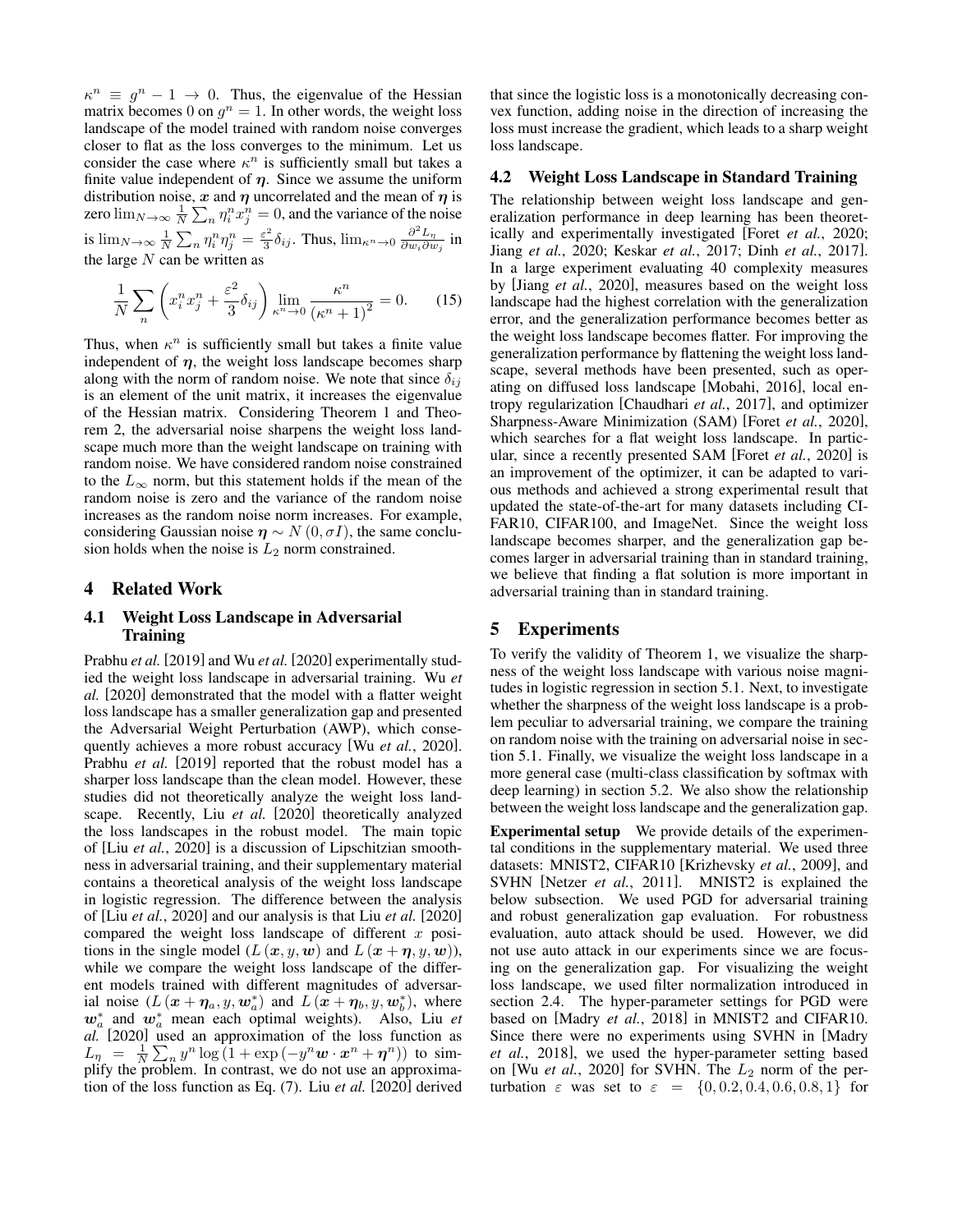<span id="page-4-1"></span>

Figure 1: Weight Loss Landscape against  $L_2$ PGD and  $L_2$ RANDOM in MNIST2



Figure 2: Weight Loss Landscape against  $L_{\infty}$ PGD and  $L_{\infty}$ RANDOM in MNIST2

MNIST2. The  $L_{\infty}$  norm of the perturbation  $\varepsilon$  was set to  $\varepsilon = \left\{ \frac{0}{255}, \frac{4}{255}, \frac{8}{255}, \frac{12}{255}, \frac{16}{255}, \frac{25}{255}, \frac{51}{255}, \frac{76.5}{255} \right\}$  for MNIST2 and  $\varepsilon = \left\{ \frac{0}{255}, \frac{4}{255}, \frac{8}{255}, \frac{12}{255}, \frac{16}{255} \right\}$  for CIFAR10 and SVHN. For PGD, we updated the perturbation for 40 iterations at training time and 100 iterations at evaluation time on MNIST2. A step size of  $L_2$ PGD is  $0.15 \times \varepsilon$ , while a step size of  $L_{\infty}$ PGD is 0.01. For CIFAR10 and SVHN, we updated the perturbation for 7 iterations at training time and 20 iterations at evaluation time. A step size of  $L_{\infty}$ PGD is  $\frac{2}{255}$ in CIFAR10, while a step size of  $L_{\infty}$ PGD is  $\frac{1}{255}$  in SVHN. For random noise, we used uniformly distributed noise that is constrained in the  $L_2$  or  $L_{\infty}$  norm.

#### <span id="page-4-0"></span>5.1 Binary Logistic Regression

We conducted experiments on image dataset MNIST [\[LeCun](#page-7-23) *et al.*[, 1998\]](#page-7-23), which is well known for its adversarial example

<span id="page-4-3"></span>

<span id="page-4-2"></span>Figure 3: Eigenvalue of Hessian matrix against PGD in MNIST2

Table 1: Robust accuracy against  $L_2$ PGD in MNIST2

| ε    | train acc | test acc | gap     |
|------|-----------|----------|---------|
| 0.00 | 99.89     | 99.95    | $-0.06$ |
| 0.20 | 99.79     | 99.95    | $-0.16$ |
| 0.40 | 99.75     | 99.86    | $-0.11$ |
| 0.60 | 99.76     | 99.76    | $-0.00$ |
| 0.80 | 99.64     | 99.76    | $-0.12$ |
| 1.00 | 99.49     | 99.62    | $-0.13$ |

settings. Since the linear logistic regression model did not perform well in classifying the two-class CIFAR10, we evaluated on MNIST. To experiment with logistic regression for binary classification, we created a two-class dataset MNIST2 from MNIST. We made MNIST2 using only MNIST class 0 and class 1. Figures [1](#page-4-1) and [2](#page-4-1) show the weight loss landscape with various noise magnitudes of the  $L_2$  and  $L_{\infty}$  norm in logistic regression. We can confirm that the weight loss landscape becomes sharp as the noise magnitude increases. For the sake of clarity, we have excluded the ranges with large ε =  $\left\{\frac{25.5}{255}, \frac{51}{255}, \frac{76.5}{255}\right\}$  in  $L_{\infty}$  from Fig. [2.](#page-4-1) The results for the large  $\varepsilon =$  $\left\{\frac{0}{255}, \frac{25.5}{255}, \frac{51}{255}, \frac{76.5}{255}\right\}$  in  $L_{\infty}$  norm, which is often used in the 10-class classification of MNIST, are included in the supplementary material. The results are similar: the larger the noise magnitude, the sharper the weight loss landscape. Table [1](#page-4-2) also shows that the absolute value of the generalization gap is larger in adversarial training than in standard training ( $\varepsilon = 0$ ). The test robust accuracy is larger than the training accuracy because of early stopping in the test robust accuracy [Rice *et al.*[, 2020\]](#page-8-8), but we emphasize that the training accuracy and test accuracy diverge. In Table. [3,](#page-5-2) the

<span id="page-4-4"></span>Table 2: Robust accuracy against  $L_2$ RANDOM in MNIST2

| $\epsilon$ | train acc | test acc | gap     |
|------------|-----------|----------|---------|
| 0.00       | 99.89     | 99.95    | $-0.06$ |
| 0.20       | 99.89     | 99.95    | $-0.06$ |
| 0.40       | 99.89     | 99.95    | $-0.06$ |
| 0.60       | 99.89     | 99.95    | $-0.06$ |
| 0.80       | 99.89     | 99.95    | $-0.06$ |
| 1.00       | 99.88     | 99.95    | $-0.07$ |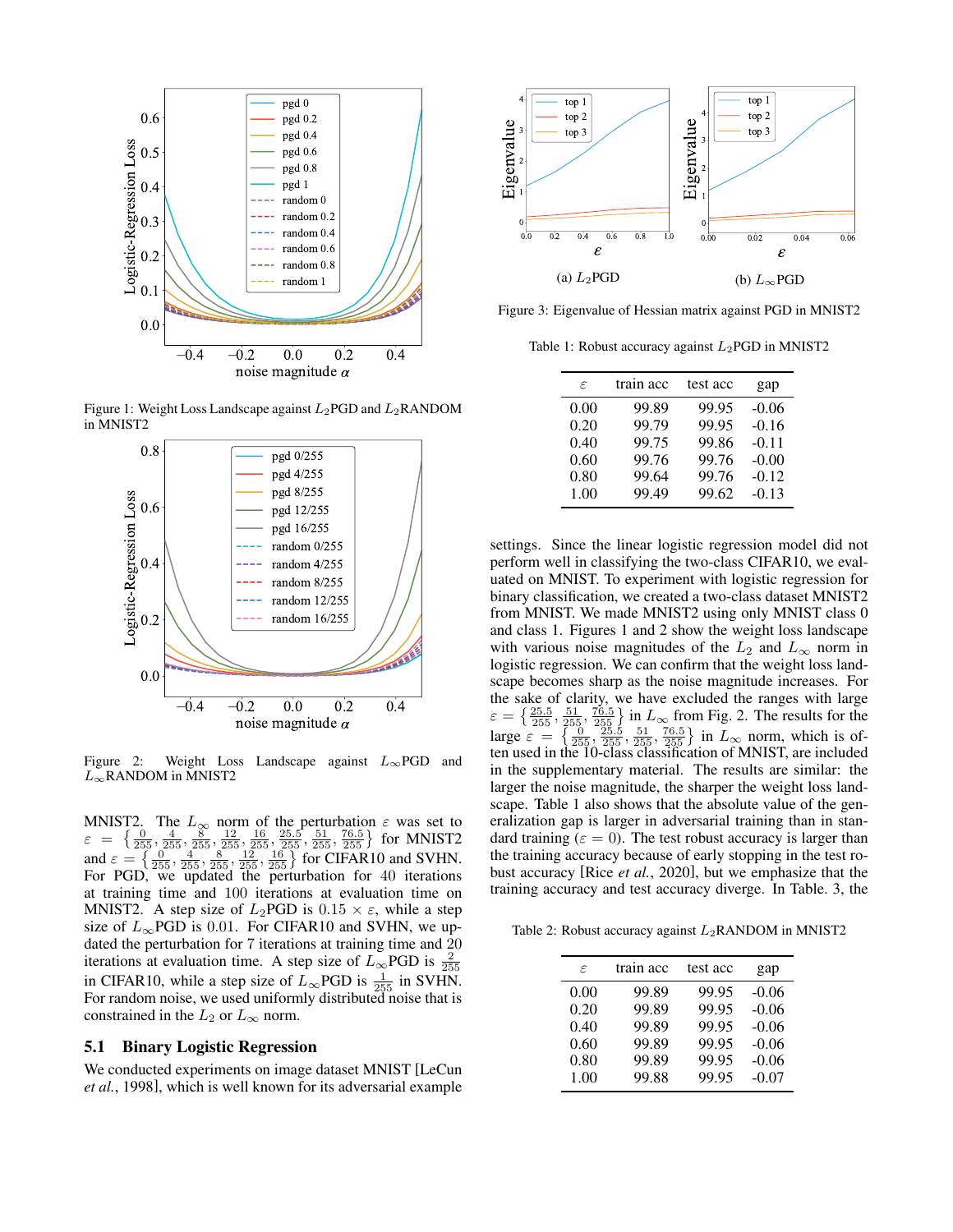<span id="page-5-2"></span>Table 3: Robust accuracy against  $L_{\infty}$ PGD in MNIST2

| $\epsilon$ | train acc | test acc | gap     |
|------------|-----------|----------|---------|
| 0/255      | 99.89     | 99.91    | $-0.02$ |
| 4/255      | 99.79     | 99.95    | $-0.16$ |
| 8/255      | 99.74     | 99.86    | $-0.12$ |
| 12/255     | 99.79     | 99.76    | 0.02    |
| 16/255     | 99.72     | 99.76    | $-0.05$ |
| 25.5/255   | 99.46     | 99.67    | $-0.21$ |
| 51/255     | 97.84     | 98.53    | $-0.70$ |
| 76.5/255   | 95.40     | 96.64    | $-1.24$ |

<span id="page-5-3"></span>Table 4: Robust accuracy against  $L_{\infty}$ RANDOM in MNIST2

| ε      | train acc | test acc | gap     |
|--------|-----------|----------|---------|
| 0/255  | 99.89     | 99.91    | $-0.02$ |
| 4/255  | 99.89     | 99.91    | $-0.02$ |
| 8/255  | 99.89     | 99.91    | $-0.02$ |
| 12/255 | 99.89     | 99.91    | $-0.02$ |
| 16/255 | 99.89     | 99.91    | $-0.02$ |

relationship between the generalization gap and  $\varepsilon$  is difficult to understand because the experiment was designed with a small noise to achieve training loss becomes zero. However, where  $\varepsilon$  is a large range in Tab. [3,](#page-5-2) the absolute value of the generalization gap increases as  $\varepsilon$  increases in the experiment.

Eigenvalue of Hessian matrix We analyze the eigenvalue of the Hessian matrix for confirming Eq. [\(9\)](#page-2-6). The results of the linear logistic regression model in MNIST2 are shown. Figure [3](#page-4-3) shows the top three eigenvalues of the model trained with  $L_2$  PGD and  $L_{\infty}$  PGD with different epsilons. These figures show that the eigenvalues are nearly linear with respect to epsilon, as in our theoretical analysis. We estimated the eigenvalues without filter normalization, but we checked that the norm of weight does not change significantly with each epsilon.

<span id="page-5-0"></span>Comparison with Random Noise To clarify whether noise in data space sharpens the weight loss landscape is a phenomenon unique to adversarial training, we compare the weight loss landscape of learning with random noise and learning with adversarial noise (adversarial training with

<span id="page-5-4"></span>

Figure 4: Weight Loss Landscape against  $L_{\infty}$ PGD in ResNet18

<span id="page-5-5"></span>Table 5: Robust accuracy against  $L_{\infty}$ PGD in CIFAR10

| ε      | train acc | test acc | gap   |
|--------|-----------|----------|-------|
| 0/255  | 99.00     | 93.89    | 5.11  |
| 4/255  | 81.90     | 69.73    | 12.17 |
| 8/255  | 63.81     | 50.98    | 12.83 |
| 12/255 | 50.83     | 36.69    | 14.14 |
| 16/255 | 47.56     | 25.61    | 21.95 |
|        |           |          |       |

<span id="page-5-6"></span>Table 6: Robust accuracy against  $L_{\infty}$ PGD in SVHN

| $\epsilon$ | train acc | test acc | gap   |
|------------|-----------|----------|-------|
| 0/255      | 100.00    | 96.13    | 3.87  |
| 4/255      | 83.53     | 73.51    | 10.01 |
| 8/255      | 70.96     | 51.82    | 19.14 |
| 12/255     | 64.58     | 36.93    | 27.65 |
| 16/255     | 60.93     | 29.59    | 31.34 |

PGD). We used a logistic regression model in MNIST2, and random noise was generated with a uniform distribution constrained to the  $L_2 = \{0, 0.2, 0.4, 0.8, 1\}$  and  $L_{\infty} =$  $\{0, \frac{4}{255}, \frac{8}{255}, \frac{12}{255}, \frac{16}{255}\}$ , and then constrained to fit in the range  $[0, 1]$  of the normalized image along with the image. Figures [1](#page-4-1) and [2](#page-4-1) compare the weight loss landscape in adversarial noise with random noise in the  $L_2$  and  $L_{\infty}$  norm, respectively. As seen in our theoretical analysis, these figures show that the adversarial noise sharpens the weight loss landscape much more than the weight landscape on training with random noise for both the  $L_2$  and  $L_{\infty}$  norms. As a result, the generalization gap in random noise is smaller than that in the adversarial noise as shown in Tables [2](#page-4-4) and [4.](#page-5-3)

#### <span id="page-5-1"></span>5.2 Multi-class Classification

In the more general case as multi-class classification using softmax with residual network [He *et al.*[, 2016\]](#page-7-0), we confirm that the weight loss landscape becomes sharper in adversarial training as well as logistic regression. We use ResNet18 [He *et al.*[, 2016\]](#page-7-0) with softmax in CIFAR10 and  $\left\{\frac{0}{255}, \frac{4}{255}, \frac{8}{255}, \frac{12}{255}, \frac{16}{255}\right\}$ . We confirmed that the weight loss SVHN. Figure [4](#page-5-4) shows the weight loss landscape in  $\varepsilon$  = landscape becomes sharper as the noise magnitude of adversarial training becomes larger. Tables [5](#page-5-5) and [6](#page-5-6) also shows that the generalization gap becomes larger in most cases as the magnitude of noise becomes larger.

## 6 Conclusion and Future work

In this paper, we show theoretically and experimentally that the weight loss landscape becomes sharper when the noise in adversarial training is strong with the linear logistic regression model. In linear logistic regression, we also showed that not all data space noises make the landscape extremely sharp, but adversarial examples make the weight loss landscape extremely sharp, both theoretically and experimentally. The theoretical analysis in a more general nonlinear model (such as a residual network) with softmax is future work. To motivate future work, we experimentally showed that the weight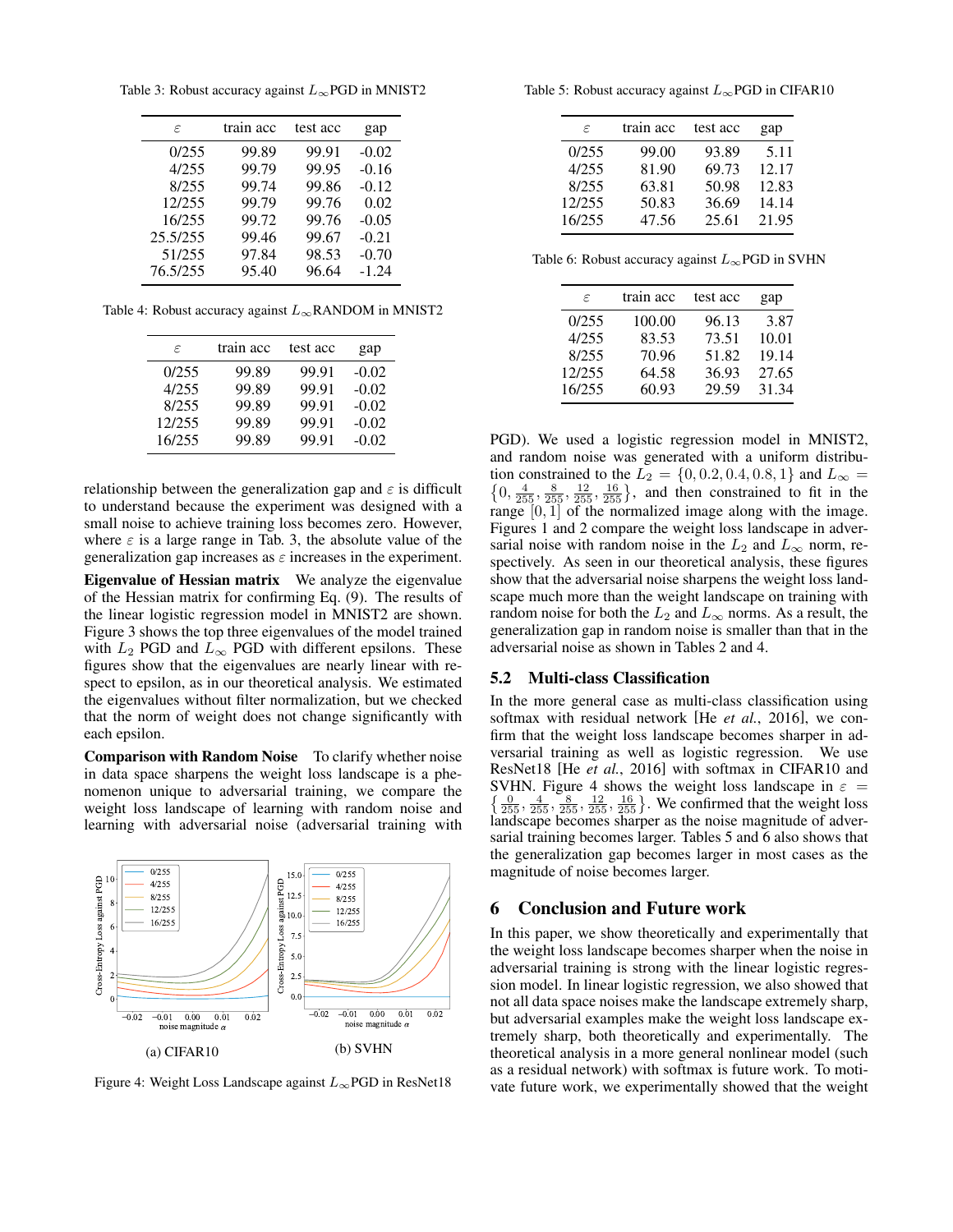loss landscape becomes sharper when the noise of adversarial training becomes larger. We conclude that the sharpness of the weight loss landscape needs to be reduced for reducing the generalization gap in adversarial training because the weight loss landscape becomes sharp in adversarial training, and the generalization gap becomes large.

# A Proof of Lemma 1

We show that loss is monotonically increasing for  $\cos \theta^n$ when  $y^n = 1$  and monotonically decreasing when  $y^n = -1$ .

$$
\frac{\partial}{\partial (\cos \theta^n)} \log (1 + \exp(-y^n \boldsymbol{w} \cdot \boldsymbol{x}^n + y^n ||\boldsymbol{w}|| \|\boldsymbol{\eta}^n\| \cos \theta^n))
$$
\n
$$
= \frac{\frac{\partial}{\partial (\cos \theta^n)} (\exp(-y^n \boldsymbol{w} \cdot \boldsymbol{x}^n + y^n ||\boldsymbol{w}|| \|\boldsymbol{\eta}^n\| \cos \theta^n))}{1 + \exp(-y^n \boldsymbol{w} \cdot \boldsymbol{x}^n + y^n ||\boldsymbol{w}|| \|\boldsymbol{\eta}^n\| \cos \theta^n))}
$$
\n
$$
= \frac{y^n ||\boldsymbol{w}|| \|\boldsymbol{\eta}^n\| (\exp(-y^n \boldsymbol{w} \cdot \boldsymbol{x}^n + y^n ||\boldsymbol{w}|| \|\boldsymbol{\eta}^n\| \cos \theta^n))}{1 + \exp(-y^n \boldsymbol{w} \cdot \boldsymbol{x}^n + y^n ||\boldsymbol{w}|| \|\boldsymbol{\eta}^n\| \cos \theta^n)}
$$

Since the exponential function always has a positive value, Lemma 1 is proved.

# B Hessian matrix on the optimal weight

Compute the Hessian matrix of the adversarial training model of logistic regression. The loss function is

$$
L(\boldsymbol{x}, y, \boldsymbol{w}) = \frac{1}{N} \sum_{n} \ell(\boldsymbol{x}^n, y^n, \boldsymbol{w}),
$$

$$
\ell(\boldsymbol{x}^n, y^n, \boldsymbol{w}) \equiv \log(1 + \exp(-y^n \boldsymbol{w} \cdot \boldsymbol{x}^n)).
$$

The Hessian matrix of loss along weight  $\frac{\partial^2 L_{\eta}}{\partial \omega \cdot \partial \omega}$  $\frac{\partial}{\partial \omega_i \partial \omega_j}$  is

$$
\frac{1}{N}\sum_{n}\left(\frac{\frac{\partial}{\partial\omega_{j}}\left(-y^{n}x_{i}^{n}+\frac{w_{i}}{\|\mathbf{w}\|}\|\boldsymbol{\eta}^{n}\|\right)}{(1+\exp\left(\sum_{i}y^{n}w_{i}x_{i}^{n}-\|\mathbf{w}\|\|\mathbf{p}^{n}\|\right))}\right.\\\left.+\left(-y^{n}x_{i}^{n}+\frac{w_{i}}{\|\mathbf{w}\|}\|\boldsymbol{\eta}^{n}\|\right)\right)\\\frac{\partial}{\partial\omega_{j}}\frac{1}{(1+\exp\left(\sum_{i}y^{n}w_{i}x_{i}^{n}-\|\mathbf{w}\|\|\mathbf{p}^{n}\|\right))}\right)\\\n=\frac{1}{N}\sum_{n}\left(\frac{\frac{\|\mathbf{m}^{n}\|}{\|\mathbf{w}\|}\left(\delta_{ij}-\frac{w_{i}w_{j}}{\|\mathbf{w}\|^{2}}\right)}{(1+\exp\left(\sum_{i}y^{n}w_{i}x_{i}^{n}-\|\mathbf{w}\|\|\mathbf{p}^{n}\|\right))}\right)\\\n+\left(-y^{n}x_{i}^{n}+\frac{w_{i}}{\|\mathbf{w}\|}\|\boldsymbol{\eta}^{n}\|\right)\\\n-\frac{\partial}{\partial w_{j}}\left(\exp\left(\sum_{i}y^{n}w_{i}x_{i}^{n}-\|\mathbf{w}\|\|\mathbf{p}^{n}\|\right))\right)\\\n\frac{-\partial}{\partial w_{j}}\left(\exp\left(\sum_{i}y^{n}w_{i}x_{i}^{n}-\|\mathbf{w}\|\|\mathbf{p}^{n}\|\right)\right)\\\n\left(1+\exp\left(\sum_{i}y^{n}w_{i}x_{i}^{n}-\|\mathbf{w}\|\|\mathbf{p}^{n}\|\right)\right)\\\n=\frac{1}{N}\sum_{n}\left(\frac{\frac{\|\mathbf{m}^{n}\|}{\|\mathbf{w}\|}\left(\delta_{ij}-\frac{w_{i}w_{j}}{\|\mathbf{w}\|^{2}}\right)}{(1+\exp\left(\sum_{i}y^{n}w_{i}x_{i}^{n}-\|\mathbf{w}\|\|\mathbf{p}^{n}\|\right))}\right.\\\n\left.+\left(-y^{n}x_{i}^{n}+\frac{w_{i}}{\|\mathbf{w}\|}\|\boldsymbol{\eta}^{n}\|\right)\\\n\left.-(\exp\left(\sum_{i}y^{n}w_{i}x_{
$$

$$
\begin{split} &\frac{\partial}{\partial w_j}\left(\sum_i y^n w_i x_i^n - \left\|\boldsymbol{w}\right\|\left\|\boldsymbol{\eta}^n\right\|\right)\right) \\ &= \frac{1}{N}\sum_n\left(\frac{\frac{\left\|\boldsymbol{\eta}^n\right\|}{\left\|\boldsymbol{w}\right\|}\left(\delta_{ij}-\frac{w_i w_j}{\left\|\boldsymbol{w}\right\|^2}\right)}{\left(1+\exp\left(\sum_i y^n w_i x_i^n-\left\|\boldsymbol{w}\right\|\left\|\boldsymbol{\eta}^n\right\|\right)\right)} \\ &+\left(-y^n x_i^n + \frac{w_i}{\left\|\boldsymbol{w}\right\|}\left\|\boldsymbol{\eta}^n\right\|\right) \\ &-\frac{(\exp\left(\sum_i y^n w_i x_i^n-\left\|\boldsymbol{w}\right\|\left\|\boldsymbol{\eta}^n\right\|\right))}{\left(1+\exp\left(\sum_i y^n w_i x_i^n-\left\|\boldsymbol{w}\right\|\left\|\boldsymbol{\eta}^n\right\|\right)\right)^2} \\ &\left(y^n x_j^n - \frac{w_j}{\left\|\boldsymbol{w}\right\|}\left\|\boldsymbol{\eta}^n\right\|\right)\right) \\ &= \frac{1}{N}\sum_n\left(\frac{\frac{\left\|\boldsymbol{\eta}^n\right\|}{\left\|\boldsymbol{w}\right\|}\left(\delta_{ij}-\frac{w_i w_j}{\left\|\boldsymbol{w}\right\|^2}\right)}{\left(1+\exp\left(\sum_i y^n w_i x_i^n-\left\|\boldsymbol{w}\right\|\left\|\boldsymbol{\eta}^n\right\|\right)\right)} \\ &+\frac{\exp\left(\sum_i y^n w_i x_i^n-\left\|\boldsymbol{w}\right\|\left\|\boldsymbol{\eta}^n\right\|\right)}{\left(1+\exp\left(\sum_i y^n w_i x_i^n-\left\|\boldsymbol{w}\right\|\left\|\boldsymbol{\eta}^n\right\|\right)\right)^2} \\ &\left(y^n x_i^n - \frac{w_i}{\left\|\boldsymbol{w}\right\|}\left\|\boldsymbol{\eta}^n\right\|\right)\left(y^n x_j^n - \frac{w_j}{\left\|\boldsymbol{w}\right\|}\left\|\boldsymbol{\eta}^n\right\|\right)\right). \end{split}
$$

The optimal weight condition  $\frac{w_i^*}{\|w^*\|} = \frac{y^n x_i^n}{\|v^n\|}$  eliminate the second terms. The first term is

$$
\frac{\partial^2 L_{\eta}}{\partial \omega_i \partial \omega_j}\Big|_{\mathbf{w}=\mathbf{w}^*} \n= \frac{1}{N} \sum_{n} \frac{\frac{\|\mathbf{n}^n\|}{\|\mathbf{w}^*\|} \left(\delta_{ij} - \frac{w_i^* w_j^*}{\|\mathbf{w}^*\|^2}\right)}{(1 + \exp\left((\sum_{i} y^n w_i^* x_i^n - \|\mathbf{w}^*\| \|\mathbf{\eta}^n\|)\right))} \n= \frac{1}{N} \sum_{n} \frac{\frac{\|\mathbf{n}^n\|}{\|\mathbf{w}^*\|} \left(\delta_{ij} - \frac{w_i^* w_j^*}{\|\mathbf{w}^*\|^2}\right)}{(1 + \exp\left((\sum_{i} w_i^* \frac{\|\mathbf{n}^n\|}{\|\mathbf{w}^*\|} w_i^* - \|\mathbf{w}^*\| \|\mathbf{\eta}^n\|\right))} \n= \frac{1}{N} \sum_{n} \frac{\frac{\|\mathbf{n}^n\|}{\|\mathbf{w}^*\|} \left(\delta_{ij} - \frac{w_i^* w_j^*}{\|\mathbf{w}^*\|^2}\right)}{(1 + \exp\left(y^n \|\mathbf{\eta}^n\| \left(\frac{\|\mathbf{w}^*\|^2}{\|\mathbf{w}^*\|} - \|\mathbf{w}^*\|\right)\right))} \n= \frac{1}{2N} \sum_{n} \frac{\|\mathbf{\eta}^n\|}{\|\mathbf{w}^*\|} \left(\delta_{ij} - \frac{w_i^* w_j^*}{\|\mathbf{w}^*\|^2}\right).
$$

# C Experimental Details

In this chapter we describe the experimental details. We use five image datasets: MNIST [LeCun *et al.*[, 1998\]](#page-7-23), MNIST2, CIFAR10 [\[Krizhevsky](#page-7-21) *et al.*, 2009], CIFAR2, and SVHN [\[Netzer](#page-7-22) *et al.*, 2011]. MNIST2 and CIFAR2 are the original datasets for binary classification. We made MNIST2 using only MNIST class 0 and class 1, and CIFAR2 using only frog and ship classes in CIFAR10. We chose the frog and ship classes because they have the highest classification accuracy. In CIFAR10 and CIFAR2, model architecture, data standardization, and the parameters of the PGD attack were set the same as in [Madry *et al.*[, 2018\]](#page-7-4). In SVHN, model architecture, data standardization, and the parameters of the PGD attack were set the same as in [Wu *et al.*[, 2020\]](#page-8-6).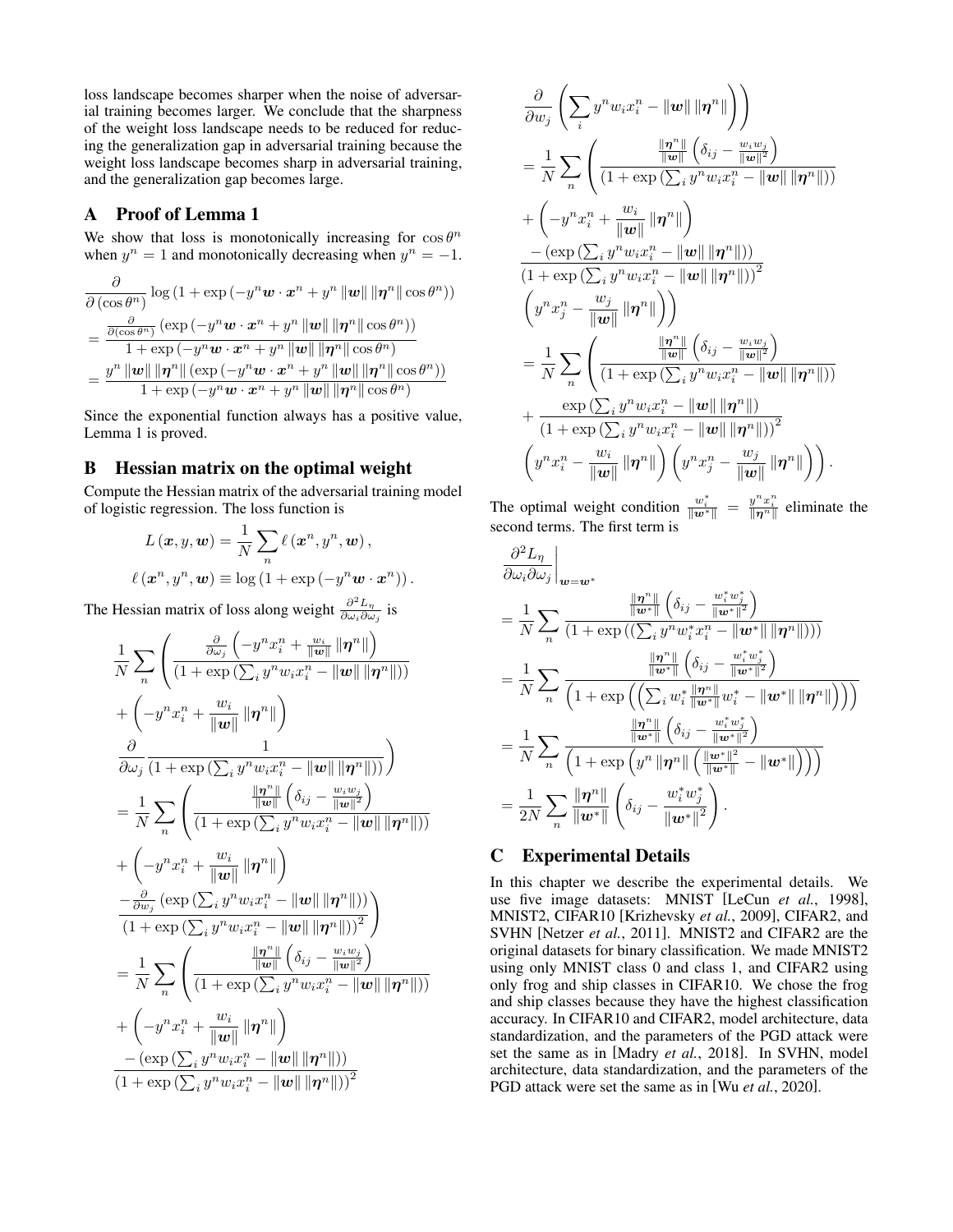# D Additional Experiments

<span id="page-7-24"></span>D.1 MNIST2 with the larger magnitude of noise



Figure 5: Weight Loss Landscape against  $L_{\infty}$ PGD in MNIST2

Figure [5](#page-7-24) shows the results of the experiment using the noise magnitude range  $\varepsilon = \{0, \frac{25.5}{255}, \frac{51}{255}, \frac{76.5}{255}\}$ , which is commonly used in MNIST for 10-class classification.

# References

- <span id="page-7-16"></span>[Chaudhari *et al.*, 2017] Pratik Chaudhari, Anna Choromanska, Stefano Soatto, Yann LeCun, Carlo Baldassi, Christian Borgs, Jennifer Chayes, Levent Sagun, and Riccardo Zecchina. Entropy-sgd: Biasing gradient descent into wide valleys. In *ICLR*, 2017.
- <span id="page-7-10"></span>[Cohen *et al.*, 2019] Jeremy Cohen, Elan Rosenfeld, and Zico Kolter. Certified adversarial robustness via randomized smoothing. In *ICML*, pages 1310–1320, 2019.
- <span id="page-7-12"></span>[Croce and Hein, 2020] Francesco Croce and Matthias Hein. Reliable evaluation of adversarial robustness with an ensemble of diverse parameter-free attacks. *ICML*, 2020.
- <span id="page-7-1"></span>[Devlin *et al.*, 2019] Jacob Devlin, Ming-Wei Chang, Kenton Lee, and Kristina Toutanova. Bert: Pre-training of deep bidirectional transformers for language understanding. In *NAACL*, 2019.
- <span id="page-7-14"></span>[Dinh *et al.*, 2017] Laurent Dinh, Razvan Pascanu, Samy Bengio, and Yoshua Bengio. Sharp minima can generalize for deep nets. In *ICML*, 2017.
- <span id="page-7-18"></span>[Foret *et al.*, 2020] Pierre Foret, Ariel Kleiner, Hossein Mobahi, and Behnam Neyshabur. Sharpness-aware minimization for efficiently improving generalization. *arXiv preprint arXiv:2010.01412*, 2020.
- <span id="page-7-2"></span>[Goodfellow *et al.*, 2015] Ian Goodfellow, Jonathon Shlens, and Christian Szegedy. Explaining and harnessing adversarial examples. In *ICLR*, 2015.
- <span id="page-7-0"></span>[He *et al.*, 2016] Kaiming He, Xiangyu Zhang, Shaoqing Ren, and Jian Sun. Deep residual learning for image recognition. In *CVPR*, pages 770–778, 2016.
- <span id="page-7-15"></span>[Hochreiter and Schmidhuber, 1997] Sepp Hochreiter and Jürgen Schmidhuber. Flat minima. Neural Computation, 9(1):1–42, 1997.
- <span id="page-7-7"></span>[Hu *et al.*, 2019] Shengyuan Hu, Tao Yu, Chuan Guo, Wei-Lun Chao, and Kilian Q Weinberger. A new defense against adversarial images: Turning a weakness into a strength. In *NeurIPS*, volume 32, pages 1635–1646, 2019.
- <span id="page-7-6"></span>[Huang et al., 2019] Bo Huang, Yi Wang, and Wei Wang. Model-agnostic adversarial detection by random perturbations. In *IJCAI*, pages 4689–4696, 2019.
- <span id="page-7-19"></span>[Jiang *et al.*, 2020] Yiding Jiang, Behnam Neyshabur, Hossein Mobahi, Dilip Krishnan, and Samy Bengio. Fantastic generalization measures and where to find them. In *ICLR*, 2020.
- <span id="page-7-11"></span>[Keskar *et al.*, 2017] Nitish Shirish Keskar, Dheevatsa Mudigere, Jorge Nocedal, Mikhail Smelyanskiy, and Ping Tak Peter Tang. On large-batch training for deep learning: Generalization gap and sharp minima. In *ICLR*, 2017.
- <span id="page-7-21"></span>[Krizhevsky *et al.*, 2009] Alex Krizhevsky, Geoffrey Hinton, et al. Learning multiple layers of features from tiny images. *Technical report*, 2009.
- <span id="page-7-3"></span>[Kurakin *et al.*, 2017] Alexey Kurakin, Ian Goodfellow, and Samy Bengio. Adversarial machine learning at scale. In *ICLR*, 2017.
- <span id="page-7-23"></span>[LeCun et al., 1998] Yann LeCun, Léon Bottou, Yoshua Bengio, and Patrick Haffner. Gradient-based learning applied to document recognition. *Proceedings of the IEEE*, 1998.
- <span id="page-7-13"></span>[Li *et al.*, 2018] Hao Li, Zheng Xu, Gavin Taylor, Christoph Studer, and Tom Goldstein. Visualizing the loss landscape of neural nets. In *NeurIPS*, pages 6389–6399, 2018.
- <span id="page-7-8"></span>[Liu *et al.*, 2019] Jiayang Liu, Weiming Zhang, Yiwei Zhang, Dongdong Hou, Yujia Liu, Hongyue Zha, and Nenghai Yu. Detection based defense against adversarial examples from the steganalysis point of view. In *CVPR*, pages 4825–4834, 2019.
- <span id="page-7-17"></span>[Liu *et al.*, 2020] Chen Liu, Mathieu Salzmann, Tao Lin, Ryota Tomioka, and Sabine Susstrunk. On the loss landscape ¨ of adversarial training: Identifying challenges and how to overcome them. *NeurIPS*, 33, 2020.
- <span id="page-7-4"></span>[Madry *et al.*, 2018] Aleksander Madry, Aleksandar Makelov, Ludwig Schmidt, Dimitris Tsipras, and Adrian Vladu. Towards deep learning models resistant to adversarial attacks. In *ICLR*, 2018.
- <span id="page-7-5"></span>[Metzen *et al.*, 2017] Jan Hendrik Metzen, Tim Genewein, Volker Fischer, and Bastian Bischoff. On detecting adversarial perturbations. *ICLR*, 2017.
- <span id="page-7-20"></span>[Mobahi, 2016] Hossein Mobahi. Training recurrent neural networks by diffusion. *CoRR*, abs/1601.04114, 2016.
- <span id="page-7-22"></span>[Netzer *et al.*, 2011] Yuval Netzer, Tao Wang, Adam Coates, Alessandro Bissacco, Bo Wu, and Andrew Y Ng. Reading digits in natural images with unsupervised feature learning. *In NeurIPS Workshop on Deep Learning and Unsupervised Feature Learning*, 2011.
- <span id="page-7-9"></span>[Papernot *et al.*, 2016] Nicolas Papernot, Patrick McDaniel, Xi Wu, Somesh Jha, and Ananthram Swami. Distillation